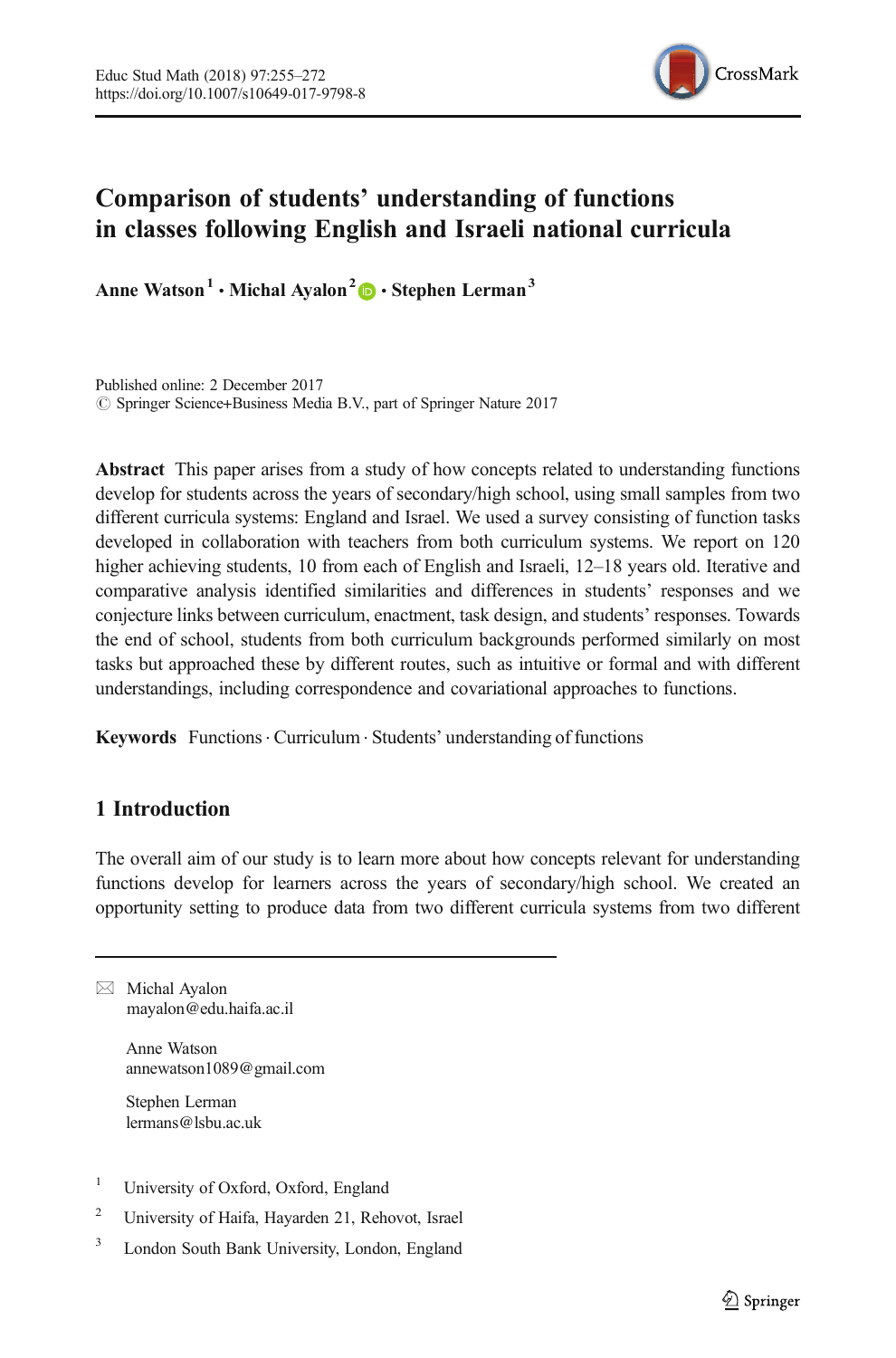countries. This enabled us to examine the conceptual development of function knowledge in different schooling situations, using classes taught by teachers interested in learning about this. We build on the strong body of research about dimensions and difficulties in learning functions to develop a survey instrument that could be accessed by the youngest secondary students but also addresses and examines progression to the oldest students. Our task selection and design enable students to reveal, and teachers to observe, relevant understandings. The data arising from the use of the instrument led us to realisations about students' learning towards functions and suggested differences and similarities between the countries that indicate the influence of teaching and curriculum. The instrument is itself a contribution to exploratory research.

We compare some students from England and Israel because the focus on functions in Israel's national curriculum is formal from age 12, i.e., presented sequentially using conventional symbolisation, language, and methods, whereas it is less formal in England. We know background differences because of our intimate knowledge of the educational systems. Pedagogy varies among teachers, but teachers in both countries remain close to their national sanctioned curriculum in what they teach. Knowledge of the curriculum and of teachers' expectations gives adequate information about enactment for us to conjecture plausible reasons to explain differences that show up in students' performance. We also matched, as far as possible, variables such as social class, prior attainment, and expected performance. Socioeconomic backgrounds of the schools in our study were similar relative to their national norms, being comprehensive in intake.

Comparison has thrown up issues for each country individually that might not have arisen without the comparison. We have published several papers already about some of these. The study has raised issues of curriculum order, such as when and how formal treatment of functions begins, and the effects of that on students' reactions to the word "function" (Ayalon, Watson,  $\&$  Lerman, [2017\)](#page-16-0), similarities and differences in students' responses to tasks when they have acquired formal approaches to functions or have facility with informal approaches (Ayalon, Watson, & Lerman, [2016b](#page-16-0)), and the effects of detail in the design of tasks, particularly generalisation of linear functions from data (Ayalon, Watson, & Lerman, [2015\)](#page-16-0). We now compare progression in the two countries. This is not done to produce national comparative data, but to highlight differences in learning where curriculum expectations at different ages are very different. This places students' progression in sociocultural contexts, rather than only in the cognitive development of individuals, and hence has implications for curriculum and teaching since these are ways in which different cultural expectations are mediated in schooling. We present a summary of findings and pose the question:

What possible explanations can be provided for similarities and differences in students' performances in the two countries?

We revisit this question in the final discussion, following the design and results sections.

The breadth of this overview necessitates brevity; elaborations are available in our previous papers, to which we refer.

First, we review a selection of related literature. We then describe the curriculum contexts, followed by our task design intentions and methods of analysis. Subsequently, we analyse the students' responses to the tasks and compare categorizations between countries. The analysis is based on our empirical data and interaction with the literature. Our comparisons lead to conjectures about relationships among curriculum, teaching, design and students' responses,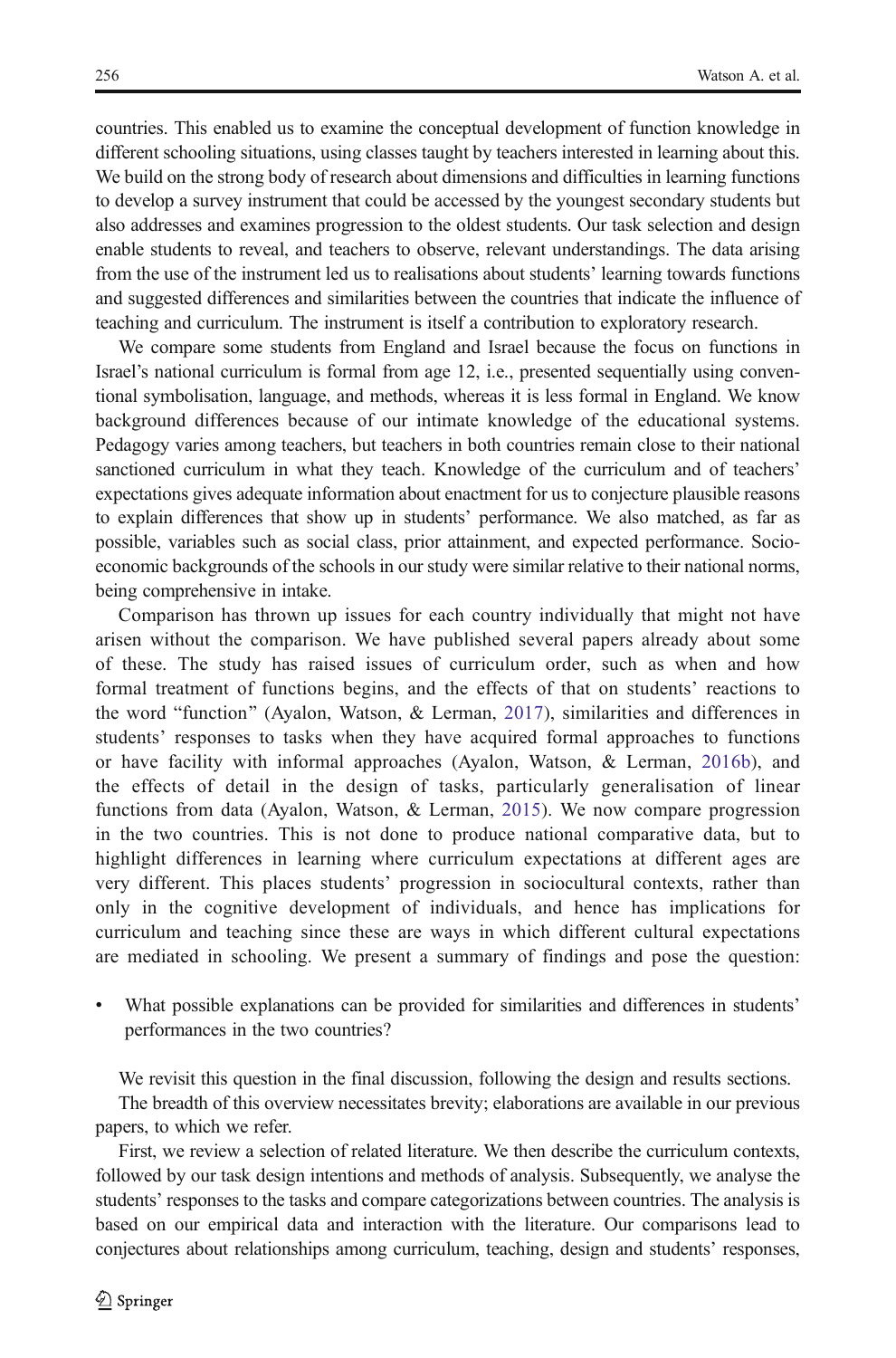offering areas for future research. In this paper, these conjectured relationships, and the survey itself, are our contributions to knowledge.

#### 2 Theoretical background

Drawing on sociocultural theory, our perspective is that teaching and curriculum are critical in learning; hence, differences in these will determine, or affect significantly, what students learn; in turn, students' knowledge gives insights into teaching and enactment of curriculum (e.g., Daniels, [1993](#page-16-0); Lerman, [2001\)](#page-16-0).

End-of-school and undergraduate understandings of function have been described by many researchers (e.g., Dubinsky & Harel, [1992;](#page-16-0) Sfard, [1991,](#page-17-0) [1992;](#page-17-0) Sierpinska, [1992;](#page-17-0) Slavit, [1997](#page-17-0); Vinner & Dreyfus, [1989\)](#page-17-0). Tall [\(1992\)](#page-17-0) writes about how students move from a view of functions as instructions to move between two sets of numbers, to correspondences between elements of the sets, to relations between variations, and finally to functions as objects. This progression is broadly common throughout the literature and includes views of functions as (a) ordered pairs or (b) correlations between changes in variables. These two views appear as "correspondence" and "covariation" in research about generalising functions (e.g., Confrey  $\&$ Smith, [1994](#page-16-0), [1995](#page-16-0); Leinhardt, Zaslavsky, & Stein, [1990](#page-16-0)). Correspondence might relate to mapping and input-output images of functions. Covariation might relate to graphing representations, dynamic phenomena, to each variable being seen as a parametric function of time (Confrey & Smith, [1995](#page-16-0); Saldanha & Thompson, [1998](#page-17-0)), and to comparing changes in dependent variables to changes in independent variables (Carlson & Oehrtman, [2005](#page-16-0); Thompson  $\&$  Carlson, [2017\)](#page-17-0). For school-level research, we see "rate of change" as the formal or numerical expression of changes in one variable in terms of another and observe that:

In situations where rate of change can be calculated, it might be correctly deduced through a procedural approach… without any awareness of what it means in terms of covariation; alternatively, a student might express a situation qualitatively as covariation but be unable to operationalise this idea as a rate of change. (Ayalon, Watson, & Lerman, [2016a,](#page-16-0) p. 1156)

In school, functions are almost always continuous so covariation has the same meaning as rate of change. Gradient is closely related to covariation and rate, and in school, this usually relates to slopes of graphs. Connecting gradient to overall or instantaneous rate of change depends on seeing the graph as representing a dynamic situation (Gravemeijer & Doorman, [1999](#page-16-0)). For linear functions, instantaneous rate of change is indistinguishable from change on an interval and hence gradient, whereas for non-linear functions, a formal understanding of gradient requires instantaneous rate of change.

In generalising functions from sequential data, a term-to-term approach is often observed to dominate students' approaches (e.g., Radford, [2008;](#page-16-0) Stacey, [1989;](#page-17-0) Steele, [2008](#page-17-0)), and whereas the changes in the dependent variable are important for understanding covariation, the move from discrete change to a covariational understanding is not straightforward (e.g., Blanton  $\&$ Kaput, [2011](#page-16-0); see also Ayalon et al., [2016a](#page-16-0), p. 1156). Misapplication of proportional reasoning in sequential contexts is also common among students (Stacey, [1989](#page-17-0); Van Dooren, De Bock, Hessels, Janssens, & Verschaffel, [2005](#page-17-0)).

In school, variables are either symbols in algebraic representations or visible in situations and can be counted or measured. Young children are capable of adopting a modelling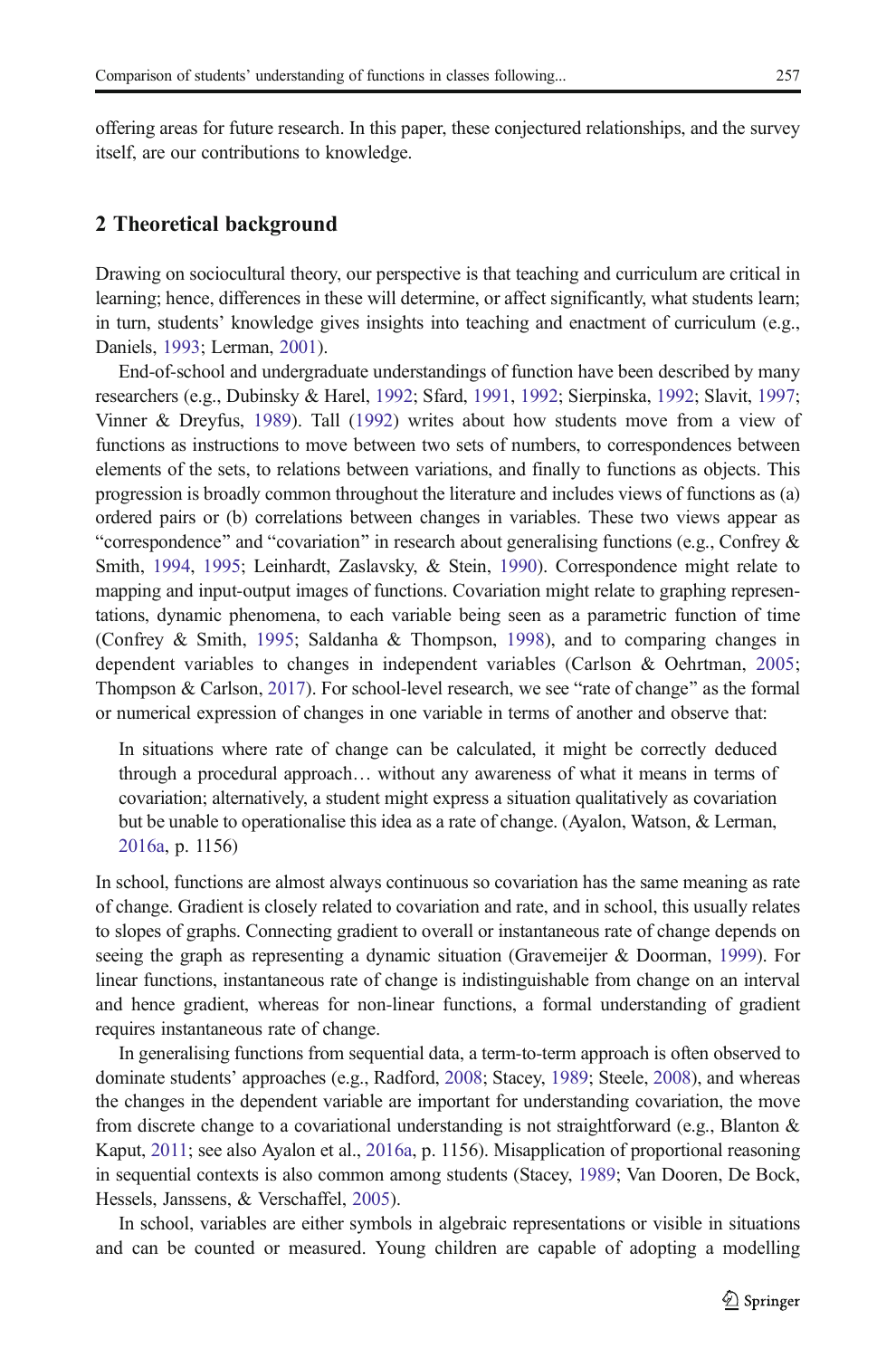perspective, i.e., identifying the behaviour of variables, given a suitable experiment (e.g., Ainley & Pratt, [2005;](#page-16-0) Dreyfus & Eisenberg, [1983;](#page-16-0) Karplus, [1978\)](#page-16-0). They can connect situations to graphical representations such as saying where and why "it goes up" or "down", sketching a likely graph, or describing the effects of varying parameters. Less is known about how students understand the use of variables in algebra, or "compound" variables that are implicit, such as density and speed.

Several difficulties in connecting graphs to situations have been found in research. The most frequently cited is interpreting a graph as a picture (e.g., Clement, [1985;](#page-16-0) Janvier, [1981](#page-16-0)). Students deal more competently with graphs of functions when one of the variables is time or time-dependent (Janvier, [1981;](#page-16-0) Thompson, [1994\)](#page-17-0) but time may not be understood as a variable if graphs are always read chronologically from left to right (Monk, [1994](#page-16-0)).

Progression in conceptual understanding depends on curriculum order and enactment (e.g., Roth & Radford, [2011\)](#page-17-0) as well as students' learning capabilities and experience. In our knowledge of students learning about functions, there seemed to us to be no accounts of how, over time, learning relates to curriculum order and teaching focus.

#### 3 Israeli and English curricula and teacher expectations

The Israeli curriculum is regulated by the Ministry of Education and textbooks are officially approved. The national mathematics curriculum (Ministry of Education, [2009](#page-16-0)) provides detailed recommendations for teaching functions, which are named as such. In grade 7 (ages 12–13), function is a relationship between an independent and a dependent quantity using verbal, graphical, tabular, and algebraic representations. Formal notation is introduced in grade 7 using y or  $f(x)$  and function is defined as matching a particular number to a number chosen from a domain. "Rate" is taught in grade 7 including varying rates, and there is a focus on changes in the function value when  $x$  changes. Students have earlier experience with patterns and sequences. The main focus in grade 8 is linear functions, emphasising constant rate of change, straight line graphs, and the form  $y = mx + b$ . The focus in grade 9 is on characteristics and transformations of quadratic functions. In grades 10–12, formal calculus is introduced.

The statutory national curriculum in England at the time of the study did not require a formal treatment of functions until years 11/12 (equivalent to grades 10/11) for those who opt to continue to study mathematics (QCA, [2007\)](#page-16-0). Introduction to functions is through generalising sequences and mappings that connect domain values to range values. Data tables are used to plot graphs whose properties are then studied in their own right. Most textbooks provide input-output "machines" to develop algebraic expressions which are variously called rules, equations, or graphs rather than "functions". Rate of change arises implicitly as the gradient of linear functions, and this idea extends to varying rates of change through quadratic functions, or through modelling motion, with older students as a starting point for calculus through qualitative and quantitative study of increasing and decreasing functions. The ideas of rate and rate of change were not salient in the English curriculum at the time of our study before early calculus.<sup>1</sup> Most English students will therefore not know much about the word function until about 15 years of age but will have some experience of linear graphs connected to sequences, and quadratic graphs (which may or may not have been called functions), or

 $1$  The current curriculum is similar to this description, but with more modelling and applications. There has been no major change in the age at which function is introduced explicitly.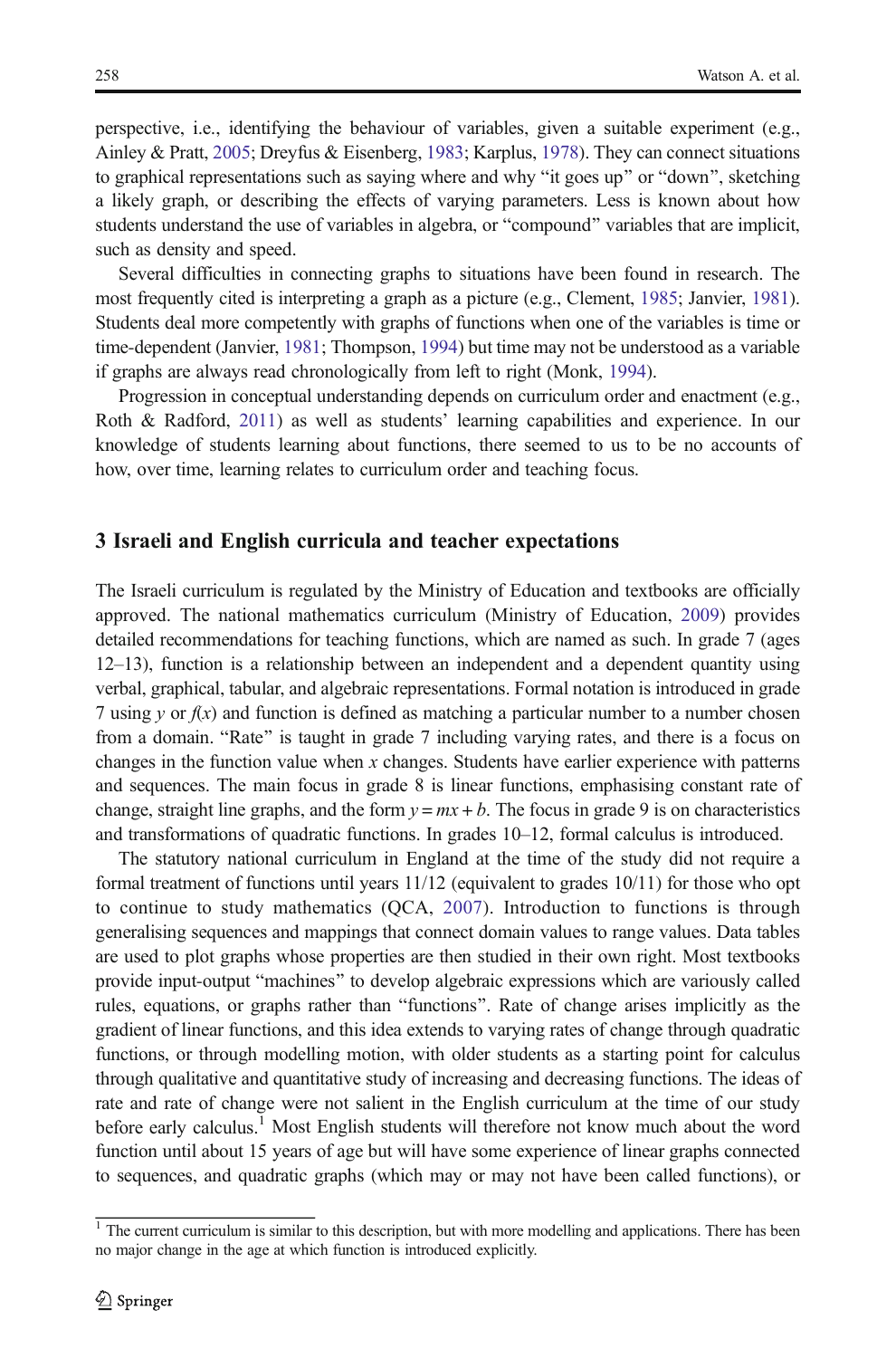input-output mappings, and may have heard "function machine" in relation to these. They will have met the  $y =$  notation. After 16, mathematics is only studied by specialist students.

Students in both countries will also have met various graphs of realistic and statistical data, not described as functions. The only non-smooth, non-continuous, and non-calculable graphs they will definitely have met would be journey graphs, but they may have met others through investigating other realistic phenomena. Graphs will have been constructed from graphplotting software, from calculating points and plotting, from function sketching, and from realistic data or presented for interpretation.

All teachers contributing to this study were knowledgeable about functions to at least first university degree level and hence could enrich students' experience beyond the curriculum and textbook expectations if they chose to. There were two pairs in each country: four teachers teaching in two schools. The teachers taught the full age range of our study; the classes we surveyed were their own classes, and one or other of them taught the highest achieving group in each year. An exception is that the grade 12 class in Israel was from a different school for practical reasons.

The expectations of the participating teachers suggest what they emphasise in their teaching. Israeli teachers confirmed that their teaching from grade 7 includes explicit reference to functions and rates of change as foundational ideas. Input-output and mapping ideas were not taught. The teachers from England said that students would meet input-output models in year 7 (grade 6) or before, and some teachers use the word function in the context of inputoutput machines. Explicit use of the word and notation is in year 11 (grade 10) when students meet transformations of linear and quadratic functions. Mapping between sets is developed in year 12 (grade 11) as an introduction to a formal treatment of functions in year 13 (grade 12). Rate of change would first be discussed by these older students in the context of finding derivatives from the first principles.

These generalisations are the background for analysing differences in Israeli and English students' responses in our study.

#### 4 Design of survey tasks and methods

We started with a draft conceptual map of functions seen from both pure mathematical and modelling perspectives based on our own experience and knowledge about functions. It had over 50 components and plotted hypothetical connections between the components of a conventional understanding of functions. This produced a school-orientated version of the seminal analysis provided by Sierpinska [\(1992](#page-17-0)) in which she identifies 19 components and a similar number of possible obstacles to learning. This "top-down" map was then compared to the curricula of the two countries, and to empirical studies, and to teachers' expectations. From this conceptual investigation and the literature, we identified *understanding relationships* between variables as a key idea in progression towards function understanding, connecting formal and modelling developmental pathways (Ayalon et al., [2016a](#page-16-0), [b\)](#page-16-0). The components we identified included selection and recognition of variables of various kinds; expression of relations between variables (correspondence, covariation, rates of change, gradient); and interpretation of relations presented as graphs, equations, formulae, and situations. In school, these typically arise through students' learning in the areas of graphing and interpreting, generalising from sequential data, relating variables in data and in phenomena, conceptualising rate of change, understanding linear and other relationships, and using formal, informal,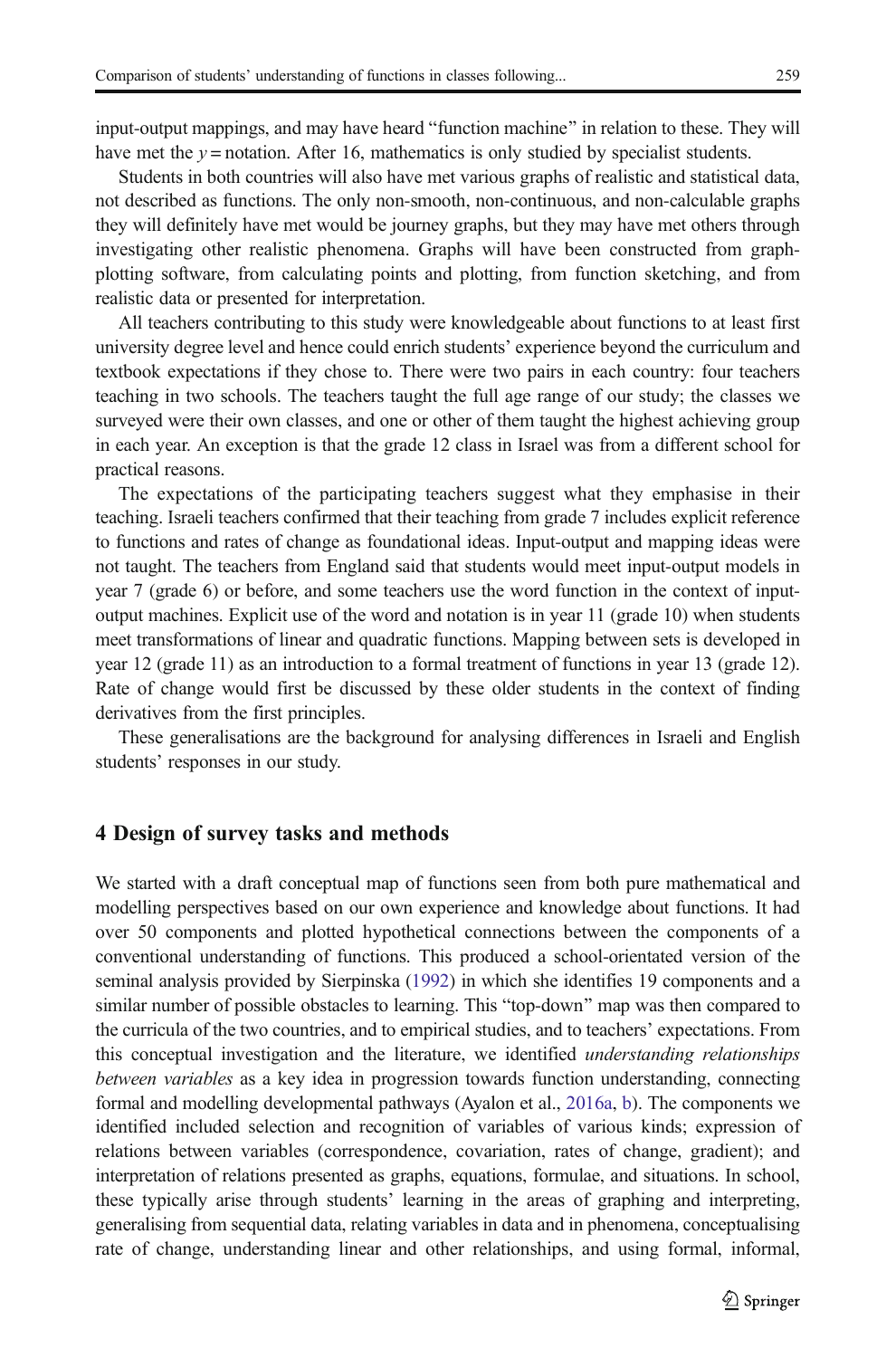abstract, and realistic contexts. Our survey design started from these ideas and used tasks which could reveal students' understanding of some of these ideas, as well as their end-ofschool concept image of functions which we have reported elsewhere (Ayalon et al., [2017\)](#page-16-0).

We developed an instrument over several design cycles working closely with our eight teachers, four in each country, to ensure breadth of curriculum perspectives and accessibility for their students. These cycles included initial discussions; redesign based on teacher comments about curriculum relevance; small trials in schools; and further redesign based on students' written responses and discussion with teachers about possible misunderstandings of the tasks, time taken to do the whole survey, content coverage and duplication, and willingness to administer the survey as a useful component of their teaching. The purpose of the instrument was to study some components of function understanding across all secondary age students, not at the level of individuals, but to give an overall picture. We had to make it manageable for teachers, i.e., short and student-friendly, while being informative for them and us.

We used tasks from Wilmot, Schoenfeld, Wilson, Champney, and Zahner ([2011\)](#page-17-0) and Swan ([1980](#page-17-0)) as starting points for our design as these are based on considerations from the literature, checking that these would be accessible for students and had enough relevant familiarity. The instrument used by Wilmot et al. was to test for "college readiness" and Swan's tasks were designed for teaching, focusing on graphing and the meaning of symbolic representations, so we had to select, adapt, and create to devise a succinct collection of tasks that would span progress towards understanding functions.

As well as helping to design the instrument, the same teachers administered it in their classes, providing an opportunistic population from which we could learn about similarities and differences.

Language was agreed with the teachers, and two of the authors being bilingual in Hebrew and English meant that language differences were understood. Students' responses were written in booklets containing the tasks. The survey was then trialled. Outcomes and difficulties were discussed with teachers and further adaptations made. Our aim was to find out what students do, and see if, how and when they surmounted common difficulties identified in the literature. The final design and our analysis of the final data therefore drew on teachers' knowledge and their expectations of students' responses, teachers' reports of the order and content of their teaching, knowledge of curriculum, knowledge of tasks familiar in textbooks and tests, and knowledge from research as described above. The five tasks we discuss in this paper could all be accessed via the curriculum in both countries. A sixth task depended on interpreting formal definitions of the word function and detailed analysis is reported elsewhere (Ayalon et al.,  $2017$ ). The tasks appear in the "Results" section below so that students' responses can be directly compared to the task presentations.

#### 4.1 Sample

Here, we focus on data from higher achieving classes only, to focus on those whose knowledge of functions should provide a foundation for further study. In both countries, these classes were between 30 and 50% of the age cohort, varying a little across years, except in the case of England years 12 and 13 for which the students we used were the only ones studying mathematics. The sample is large enough to encompass a range of possible responses while being small enough to analyse individual responses in detail. From each class, teachers sampled 10 scripts from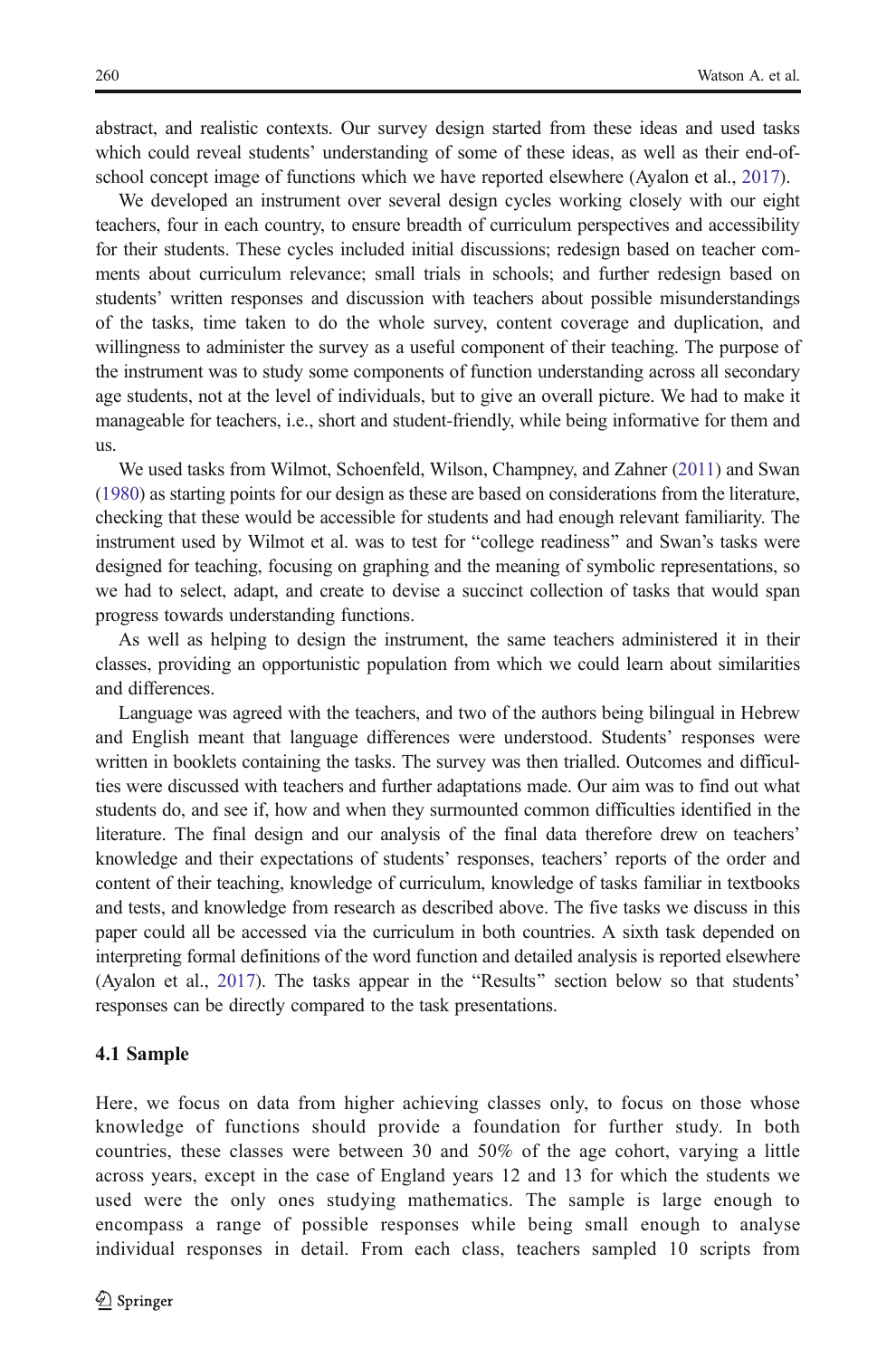the alphabetised class  $list^2$  and anonymised them. In this way, we received, from such classes, 70 scripts from English years 7 to 13 inclusive and 60 scripts from Israel years 7 to 12. From here on, we use grade equivalents for both countries to ensure we are comparing similar ages and omit England grade 6 since we have no comparative scripts from Israel. To avoid applying a heavy workload on teachers, each school provided data from alternate years, so one school provided grades 7, 9, and 11 and the other grades 8, 10, and 12. Ethical permissions and protocols were pursued; in Israel, this was treated as an outside intervention test and in England as a diagnostic process undertaken by teachers in the normal course of their work.

#### 4.2 Data analysis

The analysis is the comparison of task responses from two small opportunistic samples, used to gain insight into the similarities and differences in students' ways of thinking that arise in different curriculum systems. For each task, we categorised all the different approaches students had taken, whether successful or not, from all the data, thus reducing the data to a few general approaches. We started by openly coding responses and then looked for similarities across the data as categories. In addition, the identification of mathematical reasoning in students' responses allowed us to make inferences about their understanding, and where there is existing relevant research about students' thinking, we tested existing categorisations to see if they could also be applied. Decisions about interpretation were made collaboratively among the research team by discussion and consensus. Categorisations were constantly checked against the whole data set, and between ourselves, testing distinctions to see if all responses fitted into one, and only one category. This process required several passes through the whole data, often going back to both the literature and individual scripts to gain further insights. For each task, the categories of responses are task-specific and include all the approaches we could identify. This is to generate as full a picture as possible of what students actually do in function-related tasks. Categories are presented below relating to each task. Once the data had been reduced, we collected raw frequencies and used these to compare across years and across countries. However, this is primarily a qualitative study, with data directing us towards possible issues of interest. Since we had small samples, it was then possible to look again at particular examples to make sense of differences. Similarities and differences were therefore identified empirically, using the emergent categories. We looked for qualitative similarities and differences in the responses and also identified differences where quantitative data showed different trends across years, or proportional differences of more than 25%.

## 5 Results

For each task, we introduce the task, its foci, and the teachers' expectations. We then provide the analytical categories with some examples (quotations given in italics) and frequencies representing the distribution of the categories across years within the English and the Israeli classes. Note that we have only recorded responses, not non-responses, so totals will not always be 10 for each country and grade. We draw attention to similarities or differences and conjecture about reasons.

 $\sqrt[2]{2}$  By dividing class size by 10 to get *n* and then selecting approximately every *n*th script.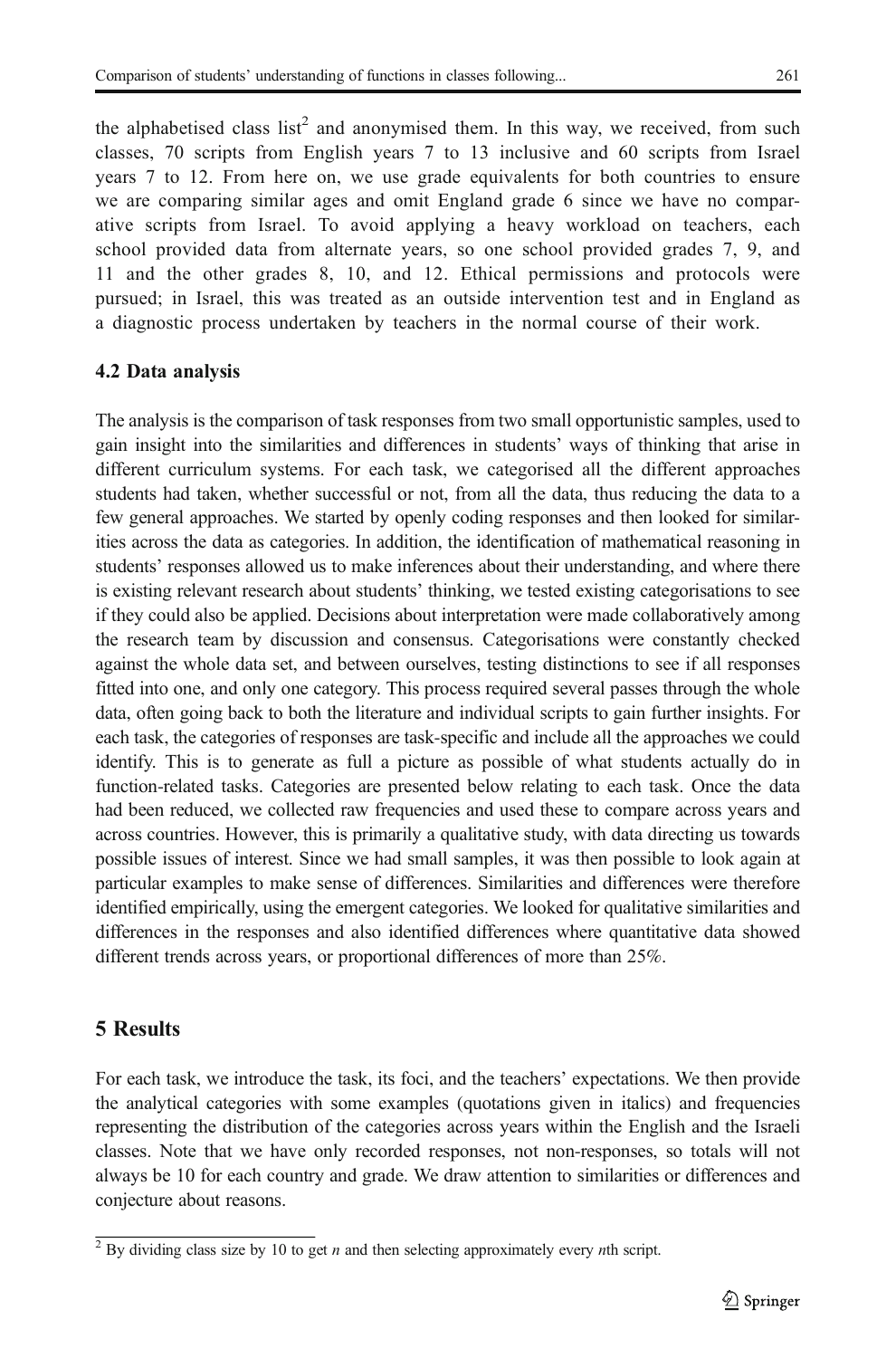|           | ajier a number of seconas. |  |  |  |  |  |
|-----------|----------------------------|--|--|--|--|--|
| Number of | Floor number               |  |  |  |  |  |
| seconds   |                            |  |  |  |  |  |
|           | 14                         |  |  |  |  |  |
|           | 10                         |  |  |  |  |  |
|           |                            |  |  |  |  |  |
|           |                            |  |  |  |  |  |
|           |                            |  |  |  |  |  |
|           |                            |  |  |  |  |  |

*You are staying in a hotel on its 14<sup>th</sup> floor. You are going to use the lift to go down to the parking level. The hotel has a ground level numbered zero, and there are several parking levels underneath the zero floor. The table below shows what floor you reach after a number of seconds.*

**1.1** Where will the lift be after seven seconds? Explain your answer. **1.2** At what rate does the lift descend? Explain your answer. **1.3** You might want to check whether your answer to question 1.2 fits with your answer to question 1.1.

|  | . . |  |
|--|-----|--|
|  |     |  |

#### 5.1 Task 1

Task 1 (Fig. 1) focuses on rate of change, implicitly and explicitly, when an elevator descends. The term-to-term pattern of the table vertically requires some thought as there is a "break" in the time sequence. Question 1.2 asks explicitly for rate, which is not defined, so the data needs transformation into "floors per second". The last part of the task suggests revisiting the data where students may have ignored the independent variable.

Israeli teachers believed students would be able to answer these questions. Rate of change is formally met at the end of grade 7. English teachers anticipated that students of all ages would spot the correct missing value in 1.1, but they expected students to have some problems with 1.2 since rate as a taught idea first appears in the curriculum in grade 12. All teachers and students assumed constant speed. Three categories of expressions of rate of change emerged, as presented in Table 1.

Table [2](#page-8-0) presents the distribution of the categories of expressions of rate of change.

By the end of school, students in both countries show similar covariational approaches, but throughout this study, it must be remembered that the English students in grades 11 and 12 are following a self-selected specialist course where the Israelis are higher performing but not necessarily seeing themselves as specialists. Almost all students, from both countries, provided formal expressions of rate of change as floors per second for question 1.2, but several chose − 2 when asked to find where the lift will be after 7 s (question 1.1), explaining that the lift is going down 4 every second, thus focusing only on the dependent variable. However, when asked to find the rate at which the lift descends, they used both variables to get the correct answer. English students made many more errors in 1.1 (30 vs. 12% of all students) but these decreased with age and older students performed similarly to Israeli students. In Israel, more students used covariation throughout the age range. The younger English students were more

| Category | Description                                                                                        | Example                                                                          |
|----------|----------------------------------------------------------------------------------------------------|----------------------------------------------------------------------------------|
|          | Term-to-term reasoning, focusing on step size in <i>Going down in 4's</i><br>the right hand column |                                                                                  |
| 2        | Term-to-term as above for 1.1, covariation<br>reasoning for 1.2                                    | Going down in 4's then two floors per second                                     |
| 3        | Covariation/rate: both variables compared<br>throughout                                            | Regularity in the rate then the ratio 2:4 is 1:2,<br>meaning 2 floors per second |

Table 1 Categories of response for task 1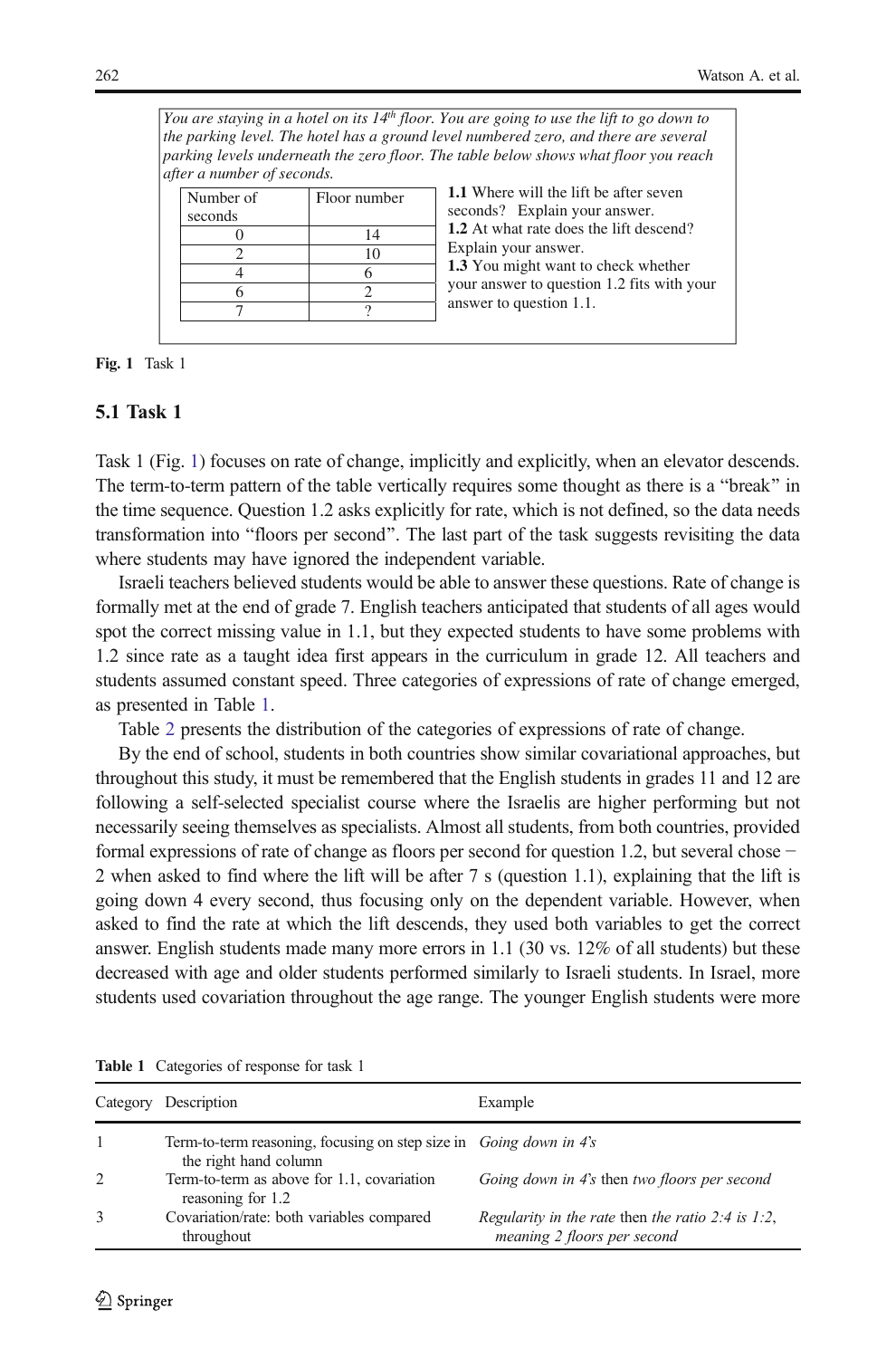| Code         | gr7 | gr8 | gr9 | gr10 | gr11 | gr12 |
|--------------|-----|-----|-----|------|------|------|
| 1 Eng        |     |     |     |      |      |      |
| 1 Is         |     |     |     |      |      |      |
| 2 Eng        |     |     |     |      |      |      |
| $2$ Is       |     |     |     |      |      |      |
| $3$ Eng $\,$ |     | 10  |     |      |      | 10   |
| $3$ Is       |     |     |     |      | 10   |      |

<span id="page-8-0"></span>Table 2 Distribution of task 1 categories in English and Israeli classes

likely to make the typical error of treating the dependent variable as a sequence but were also more competent with rate than their teachers expected. Israeli students seemed better prepared for this question and more likely to compare changes in both variables.

## 5.2 Task 2

Task 2 (Fig. 2) asks students to interpret a pattern sequence for the perimeter of a chain of hexagons. The general expression could be developed in a number of ways, such as using correspondence or covariation, and is a familiar task for students, although data are presented in an unfamiliar way. We presented data non-sequentially to deter term-to-term assumptions. Question 2.2 asks for a general method to compute the perimeter. The relationship has to be inferred by transforming the data and comparing it to the diagram. Question 2.3 asks for an algebraic expression, an explicit request for a new representation. The previous questions are intended to direct students towards the relations and structure they need to express. Question 2.4 asks for an explanation in words.

All teachers expected that students would use input-output and correspondence reasoning using step size as the multiplier. Four categories emerged in students' attempts to find and express relations in the data, as presented in Table [3,](#page-9-0) and their distribution is shown in Table [4](#page-9-0).

We also returned to the scripts to see how successful these approaches were. Students overwhelmingly used a correspondence approach to suggest a general rule for the relation between the number of hexagons and the perimeter. Of the Israeli students choosing this approach, 41/43 presented a correct formula, mainly referring to the structure of the shapes to explain it, but the English proportion was only 20/40 (categories 2 and 4). Half of the English



Fig. 2 Task 2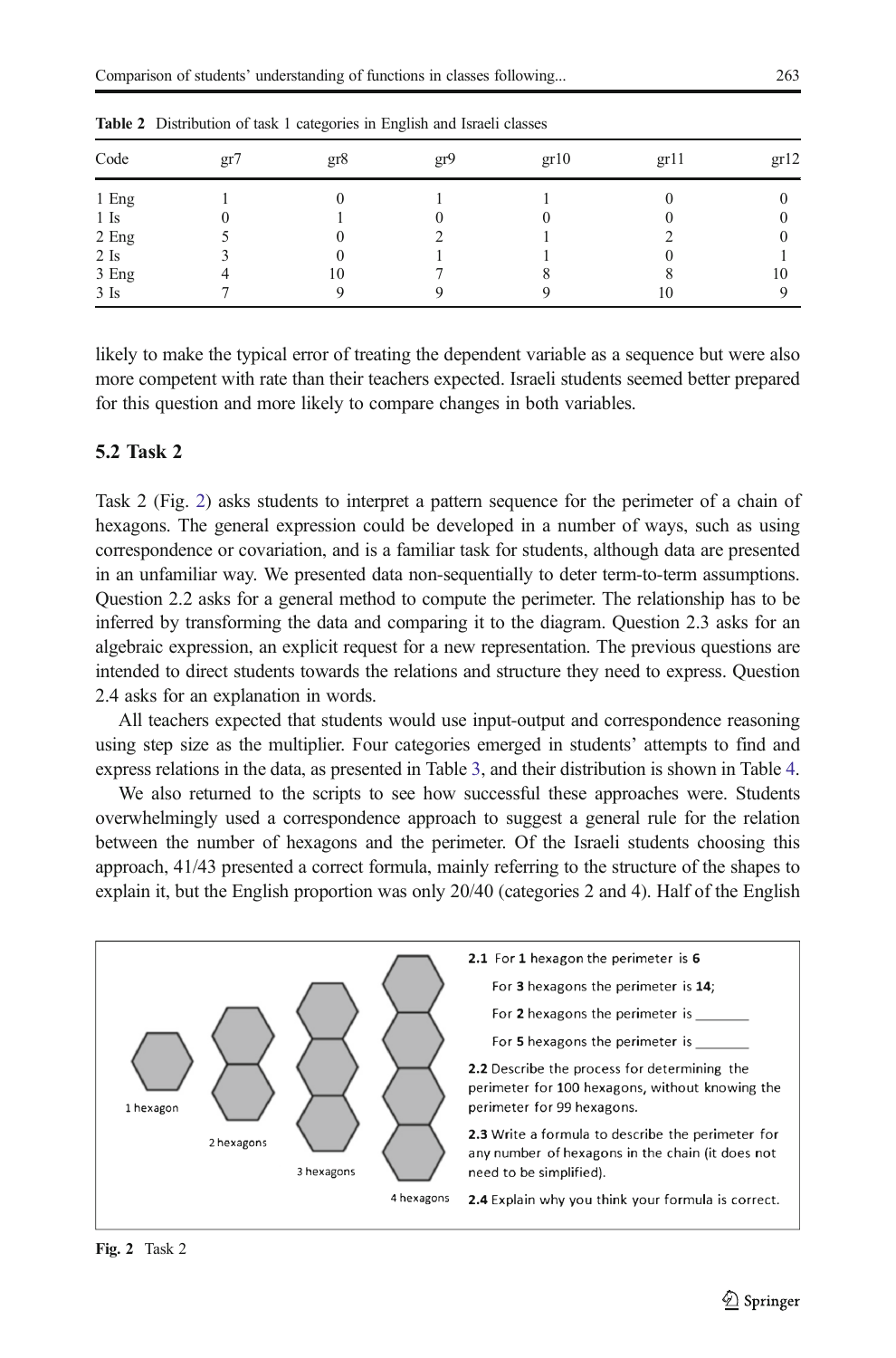|                | Category Description of category          | Example                                                                                                                                             |
|----------------|-------------------------------------------|-----------------------------------------------------------------------------------------------------------------------------------------------------|
|                | No answer                                 |                                                                                                                                                     |
| 2              | Correspondence                            | $2*5$ , then how many hexagons in the middle of the end ones *4                                                                                     |
|                | Covariation                               | for every one more hexagon the number of sides goes up in<br>four                                                                                   |
| $\overline{4}$ | Correspondence followed by<br>covariation | Q. 2.2 Get one hexagon and times it by a hundred. (not correct)<br>Q. 2.3 (the same student) $p(n) = n*4$ . Because the perimeter<br>increases by 4 |

<span id="page-9-0"></span>Table 3 Categories for task 2

students made errors, mainly assuming proportionality, and their correspondence reasoning did not take the structure into account (Rivera & Becker, [2008\)](#page-17-0). None of the Israeli responses made the proportional error; the three incorrect responses seemed to be due to an inability to complete a deconstructive approach correctly. More English than Israeli students used arguments arising from differences in the data sequence, and these approaches were more successful for them, proportionally, than those who tried to use correspondence.

#### 5.3 Task 3

Task 3 (Fig. [3\)](#page-10-0) requires students to read the gradient in two representations. All teachers reported teaching this in grade 8. The use of the description "straight line" was to give a clue to younger students about our use of "parallel".

Four categories of expression of gradient emerged, see Table [5](#page-10-0).

Table [6](#page-11-0) presents the distribution of categories of expression of gradient in the English and the Israeli classes, respectively.

English students were less successful in general; about a half of the students overall (the proportion decreases with age) showed no evidence of using gradient, including some older specialist students. Partial use is shown mostly in the middle age bands (grs 8 to 10), when according to the teachers, we would expect a stronger understanding. Formal treatment of gradient appears only in older students. In Israel, success was evident from gr8 with a reduction in gr10, increasing again for older students.

#### 5.4 Task 4

Task 4 (Fig. [4](#page-11-0)) exposes what students think the important features of quadratic graphs might be, indicating a shift towards functions being objects in their own right. By asking students to

| Category     | gr7 | gr8 | gr9 | gr10 | gr11 | gr12 |
|--------------|-----|-----|-----|------|------|------|
| 1 Eng        |     |     |     |      |      |      |
| 1 Is         |     |     |     |      |      |      |
| 2 Eng        |     |     |     |      |      |      |
| $2$ Is       |     |     |     |      |      |      |
| $3$ Eng $\,$ |     |     |     |      |      |      |
| $3$ Is       |     |     |     |      |      |      |
| 4 Eng        |     |     |     |      |      |      |
| 4 Is         |     |     |     |      |      |      |

Table 4 Distribution of categories of task 2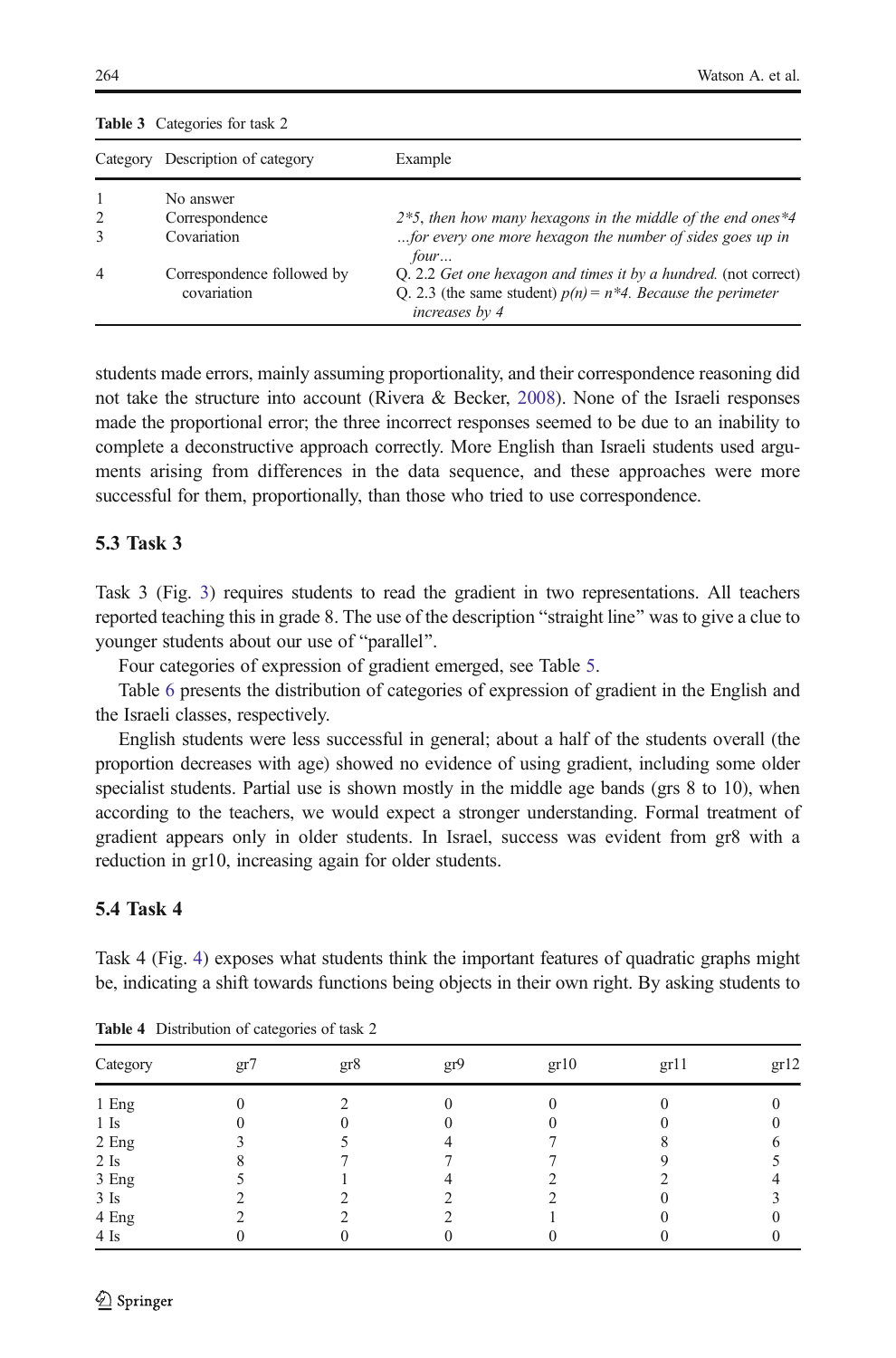<span id="page-10-0"></span>

Fig. 3 Task 3

compare and classify features, we made the task accessible to all students, whether or not they had studied quadratic functions, and also gave them the responsibility for finding characteristics. Teachers of both countries reported that students learn to plot quadratic functions from gr8 onwards and might highlight important analytical features, by which we mean features that relate to mathematical rather than pictorial analysis.

Four categories of response emerged:

- 1. No reference to features at all
- 2. Reference only to visual features (e.g., thin, high, low) that do not express reasoning about variables or functions
- 3. Reference also to (at least one) analytical features (e.g., orientation, transformation, turning point, zeroes) informally
- 4. Reference to (at least one) analytical features using formal language

|                | Category Description                                                                                  | Examples                                                                                                                      |
|----------------|-------------------------------------------------------------------------------------------------------|-------------------------------------------------------------------------------------------------------------------------------|
| 1              | No evidence of understanding                                                                          |                                                                                                                               |
| 2              | Some procedural knowledge of checking<br>whether lines are parallel but no use is made<br>of gradient | If $y = 2x + 5$ any equation that contains 2x will be<br>parallel                                                             |
| 3              | Partial use of gradient in graphical terms as<br>well as in algebraic terms                           | No. 1 is parallel because the amount of $x$ 's<br>determines the gradient. The $+ \dots =$ how high/low<br>on the graph it is |
| $\overline{4}$ | Relating gradient in graphical terms to<br>algebraic terms                                            | The gradient is the same it is just on a different<br><i>v</i> -intercept                                                     |

Table 5 Categories for task 3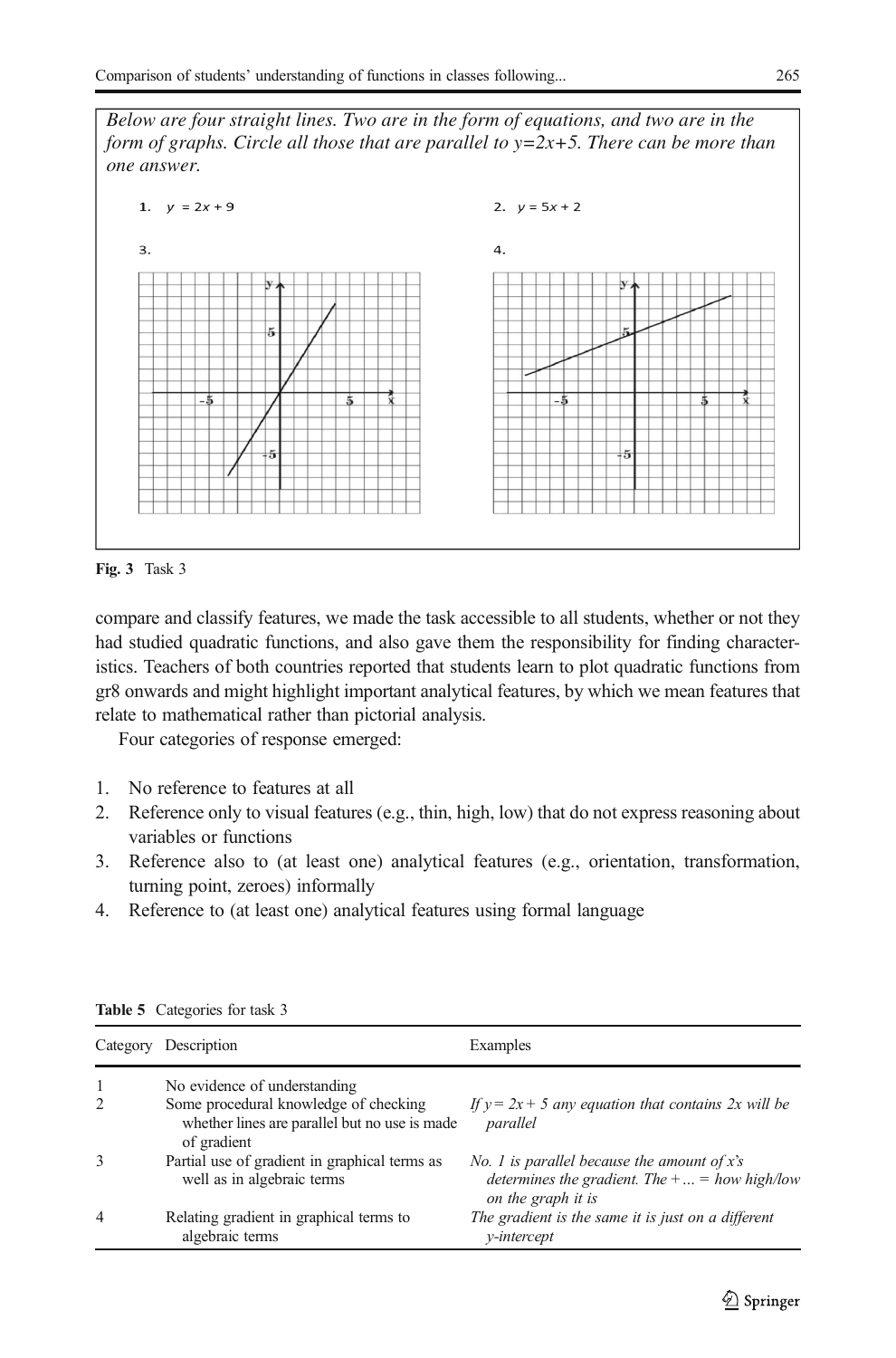| Code   | gr7 | gr8 | gr9 | gr10 | gr11 | gr12 |
|--------|-----|-----|-----|------|------|------|
| 1 Eng  |     |     |     |      |      |      |
| $1$ Is |     |     |     |      |      |      |
| 2 Eng  |     |     |     |      |      |      |
| $2$ Is |     |     |     |      |      |      |
| 3 Eng  |     |     |     |      |      |      |
| $3$ Is |     |     |     |      |      |      |
| 4 Eng  |     |     |     |      |      |      |
| $4$ Is |     |     |     |      |      |      |

<span id="page-11-0"></span>Table 6 Distribution of categories of task 3

Table [7](#page-12-0) shows examples of some of the features used by students and how they were expressed, informally or formally.

Table [8](#page-12-0) presents the distribution of categories related to levels of interpreting graphs of quadratic functions.

Overall, a similar proportion of students identified appropriate features in both countries, 82% in England and 77% in Israel. Choice of features was similar in both countries, with orientation and zeroes being the most frequent, followed by turning point (for reasons of space, we cannot show this data). Progression in both countries was as expected, but with the additional finding that several students chose features that showed an analytical understanding of the important features of graphs before formal teaching. In England, there was an overall less use of formal language and expressions for the chosen characteristics, even among students who had been formally taught (28% formal use in England and 55% in Israel).

#### 5.5 Task 5

In task 5 (Fig. [5](#page-13-0)) (from Swan, [1980](#page-17-0)), students had to match four situations to graphs. All situations focus on identifying variables, forming relations between them (in particular covariation), and noticing contextual features and were selected according to an expected increase of difficulty: (i) straightforward identification of unidimensional variables; (ii) choice of possible

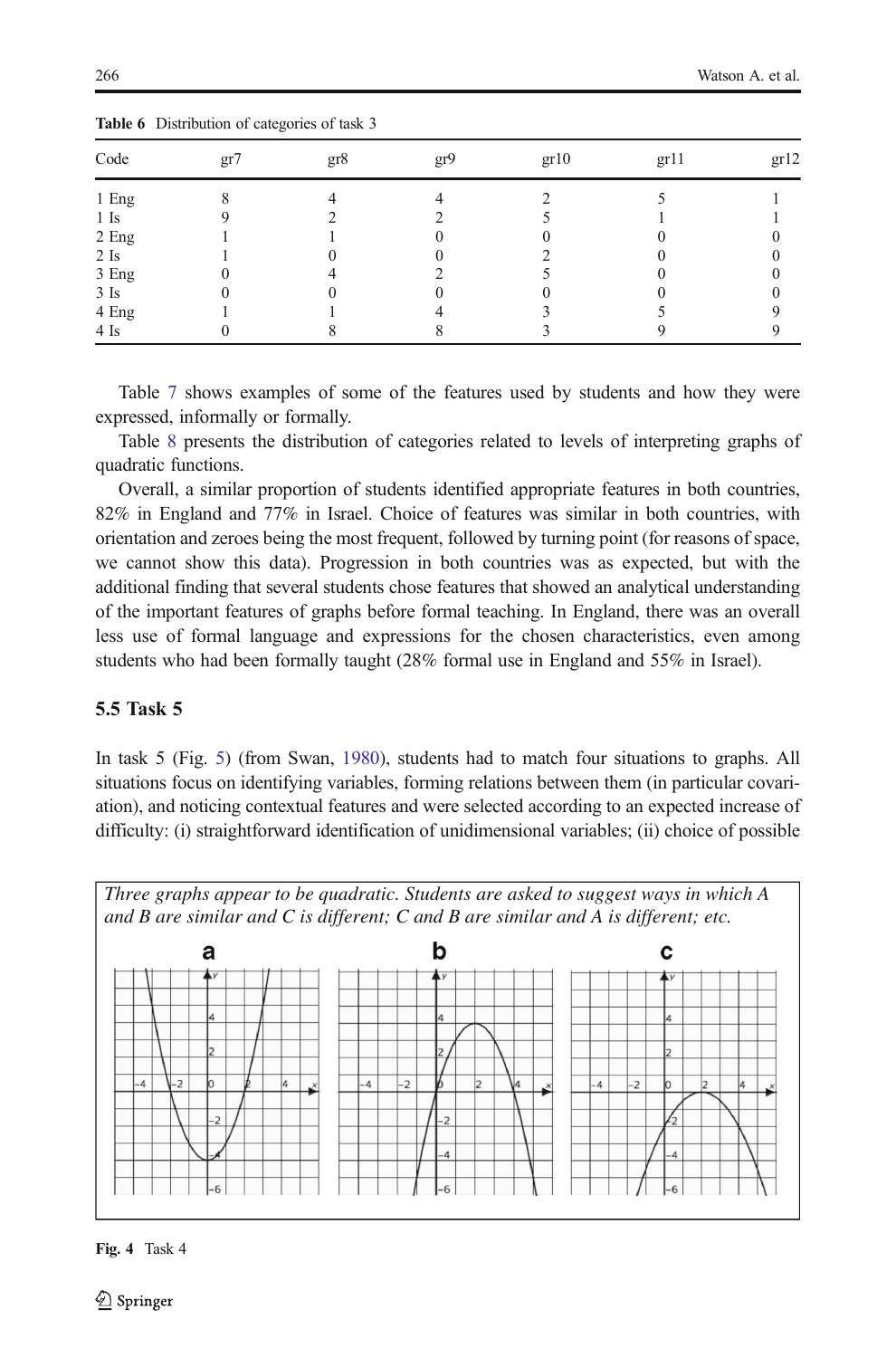| Analytical feature | Formal/informal | Example                                                           |
|--------------------|-----------------|-------------------------------------------------------------------|
| Orientation        | Informal        | B and C look like mountain way up but A is not                    |
| Orientation        | Formal          | Both B and C have maxima                                          |
| Gradient           | Informal        | A and B have the same gradient as each other except B is negative |
| Gradient           | Formal          | The magnitude of the gradient functions is the same               |
| Turning point      | Informal        | The top of the arch both contain 2 on the x-axis                  |
| Turning point      | Formal          | Both B and C's optimum point is at 2 on the x-axis                |
| Zeros              | Informal        | They both touch the point $(2,0)$                                 |
| Zeros              | Formal          | A and B intercept the x-axis at 2 points so have 2 real solutions |

<span id="page-12-0"></span>Table 7 Examples of features in task 4

variables; (iii) the use of compound variables; and (iv) compound variables and an inverse relationship. Each choice had to be explained.

Teachers reported that students from gr7 onwards meet real-life graphs of different descriptions (e.g., conversion graphs, distance-time graphs, volume-time graphs). However, whereas the English teachers expected that there would not be much variation in response throughout grs 8 to 12 or between situations, the Israeli teachers anticipated difficulties for all students as they are not used to constructing the variables themselves.

An iterative comparison of all responses resulted in three general codes:

- 1. No choice
- 2. Lack of full analysis
- 3. Full analysis

There were four sources of difficulty, which we exemplify in Table [9.](#page-13-0)

Tables [10](#page-14-0) presents the distribution of categories where there were responses.

Students in the two countries were similar in their approaches and difficulties. Progression was different, however. In England, the number of responses offering no analysis decreased from 33 to 3, and the proportion being successful increased. In Israel, there was no clear overall progression that we could discern after grade 7, the strongest success rate being in gr10. Difficulties were similar in both countries and across ages, suggesting that they relate to the task rather than curriculum and pedagogy (see Ayalon et al., [2016a\)](#page-16-0). In situation 2, some students focused only on one variable; in situations 2 and 4, some students chose irrelevant variables; in situation 3, some chose an upside down graph; in situations 3 and 4, several assumed linearity. We did not find any obvious instances of confusing graphs with pictures.

| Code   | gr | gr8 | gr9 | gr10 | gr11 | gr12 |
|--------|----|-----|-----|------|------|------|
| 1 Eng  |    |     |     |      |      |      |
| $1$ Is |    |     |     |      |      |      |
| 2 Eng  |    |     |     |      |      |      |
| $2$ Is |    |     |     |      |      |      |
| 3 Eng  |    | 10  |     |      |      |      |
| 3 Is   |    |     |     |      |      |      |
| 4 Eng  |    |     |     |      |      |      |
| 4 Is   |    |     |     |      |      | 10   |

Table 8 Distribution of categories of task 4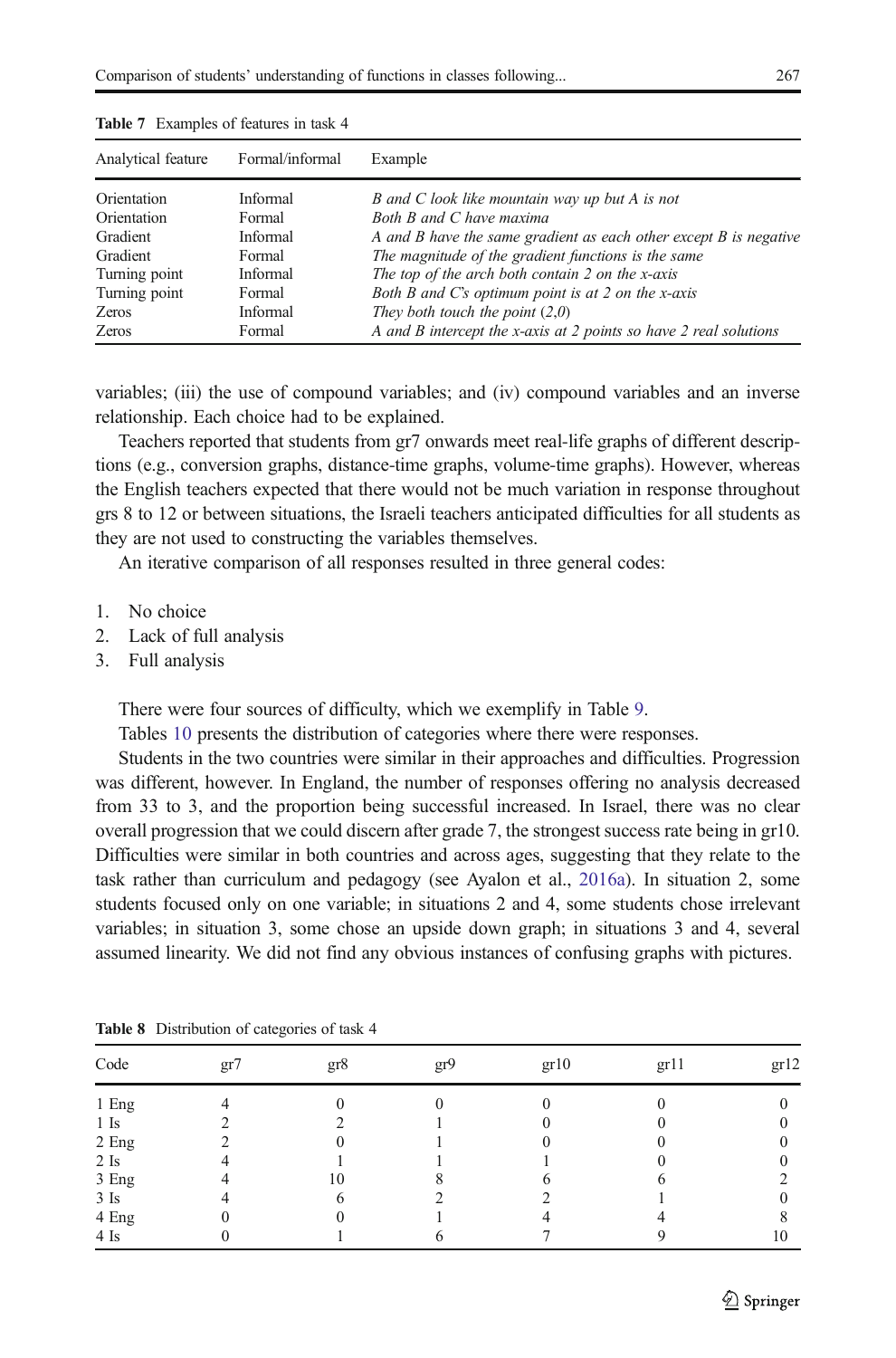<span id="page-13-0"></span>



## 6 Discussion and conjectures

In this discussion, we focus, task by task, on what differences and similarities within and between countries might plausibly be due to curriculum and what to task features.

In task 1, differences in success and approach suggest that errors arise from curriculum differences. The English curriculum emphasises generalisation of sequences and students tend to be given tables of values to generalise, which require focussing only on the dependent variable and assuming the independent variable merely runs through sequence position numbers; many therefore focused only on the dependent variable. The Israeli curriculum focuses on function more formally, expressing  $\nu$  in terms of x.

However, the rate of change aspect was similarly successful in both countries so we assume some fundamental capability despite curriculum difference. We conjecture that success in this part is due to the requirement to compare data from both columns explicitly—and possibly that context plays a part (Ayalon et al., [2016a](#page-16-0)).

|                | Code Sub-category                                                                       | Example of a student response                                                                                                                     |
|----------------|-----------------------------------------------------------------------------------------|---------------------------------------------------------------------------------------------------------------------------------------------------|
| 2a             | Focus on one variable                                                                   | Chose <i>l</i> for situation 2: <i>because its position is not that high</i><br>and not that low, exactly as the price of the ticket should<br>be |
| 2 <sub>b</sub> | Choosing one relevant and one irrelevant<br>variable and forming an irrelevant relation | Chose a for situation 4: the faster you run the distance you<br>will pass would be longer                                                         |
| 2c             | Choosing relevant variables but forming an<br>inadequate relation between them          | Chose <i>l</i> for situation 3: the raising had already began from<br>a certain height (certain price) and increased<br>moderately and constantly |
| 2d             | Not taking all contextual features into<br>account                                      | Chose $d$ for situation 1: as more people joined in the<br>people around them did as well so exponentially<br>increasing the cheering             |

Table 9 Categories of difficulties in task 5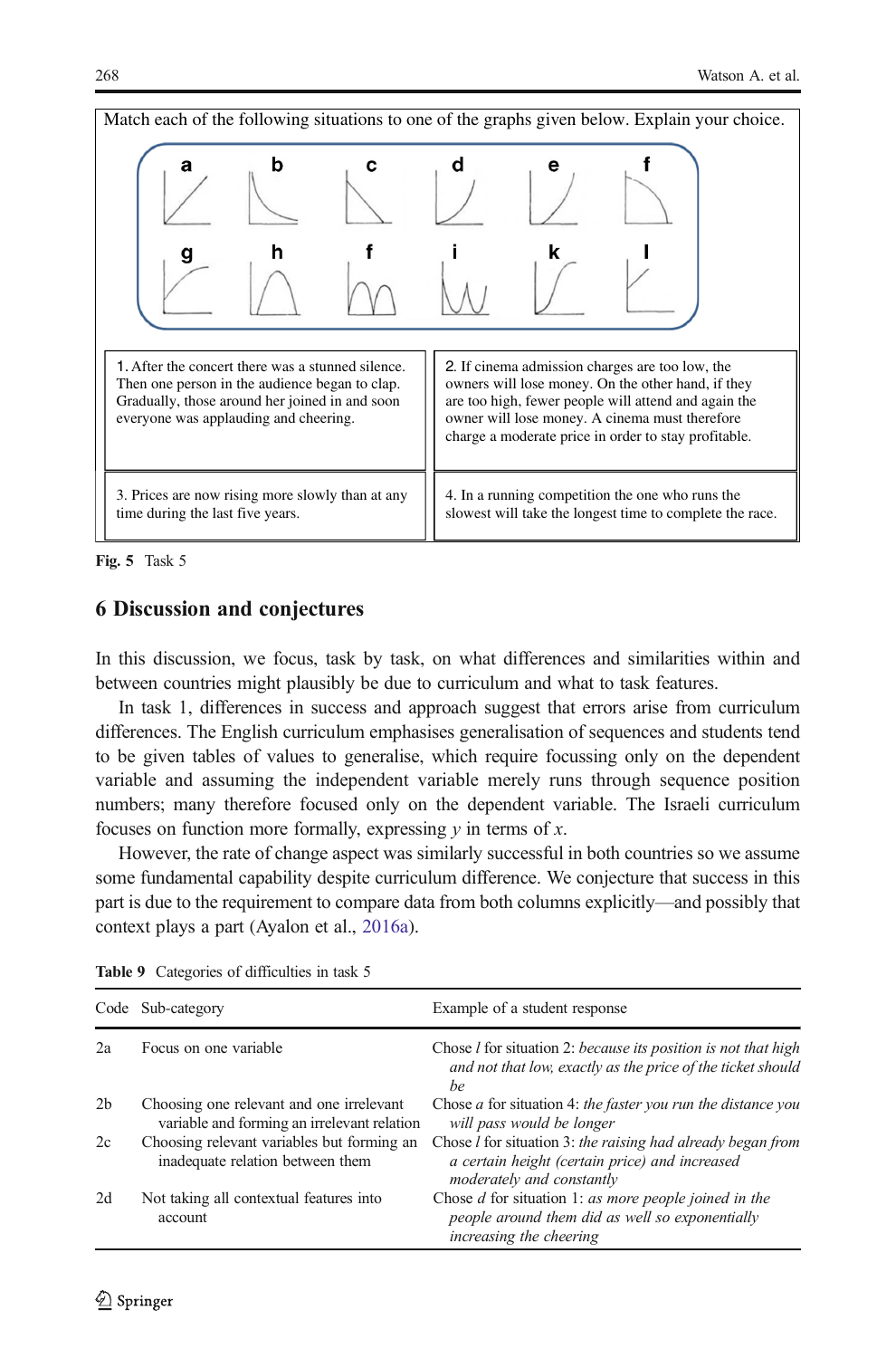|        | gr7 | gr8 | gr9 | gr10 | gr11 | gr12 |
|--------|-----|-----|-----|------|------|------|
| 1 Eng  | 33  |     |     |      |      |      |
| 1 Is   | ۱7  |     |     |      |      |      |
| 2 Eng  | O   | 19  | 22  | 16   |      | 12   |
| $2$ Is | 15  | 24  | 20  | 20   | 18   | 20   |
| 3 Eng  |     | 10  |     | 16   | 20   | 25   |
| $3$ Is |     |     | 15  | 18   | 13   | 14   |

<span id="page-14-0"></span>Table 10 Distribution of categories of task 5

In task 2, students have to avoid the common recursive approach to sequential data, and assumptions about proportionality, and indeed, only a few students made these errors. We conjecture that this indicates the importance of design and presentation. Differences between countries suggest that errors are linked to curriculum in this case as well. Correspondence, in the form of function machines, appears in many English textbooks but is used for solving some linear equations and deciding order of operations, and not often attached to the task of generalising sequential data, although this is an explicit curriculum aim. Moreover, in England, in their teaching on proportionality, our collaborating teachers emphasise layout of data as a tool to draw attention to relationships. We conjecture therefore that question 2.2 might have been treated by some as a "missing number" problem because that was an option offered by the layout of the data, triggering a mistaken response. Formal teaching in Israel about correspondence approaches appears to have avoided assumptions about proportionality. Observations from tasks 1 and 2 have been reported in more detail in Ayalon et al. [\(2015\)](#page-16-0).

In task 3, informal knowledge and even a geometrical understanding of parallel are of little help because of the formality of the task presentation. Differences between countries suggest that the more formal teaching in Israel provided students with tools with which to pick the gradient from the representations; the reduction between grades 9–11 could indicate that formal ideas are forgotten if they are not used, but this could be an over-interpretation in a small data set.

In task 4, students in both countries identified the same features of function graphs, whether expressed formally or informally, even before these had been taught. In task 5, formal knowledge about functions had little part to play, and we conjecture that relating verbal and graphical descriptions of phenomena is influenced more by features of the phenomena than by formal teaching. The English curriculum includes specific attention to applications and this appears to have had a positive effect on progress.

From this summary of similarities and differences, it seems that both earlier or later, formalisation can lead to similar capabilities by the end of school, except that in England, this is only known for specialist students. We can also say that preference for a term-to-term approach and assumptions of proportionality are related to task and presentation, and students will use correspondence approaches in suitable circumstances. Direct curriculum experience of correspondence, such as linking input-output models to constructing functions from data, might make success more likely. We can also say that younger students can understand rate operationally, whether taught or not, but relating this to gradient is more likely if it is formally taught. We did not test variable rate directly, only contextually in task 5, and this was well handled even by those who had not been formally taught about it.

An overview of students' performance across the mathematical tasks confirmed that the idea of relations between variables gave a strong connecting thread to their performance and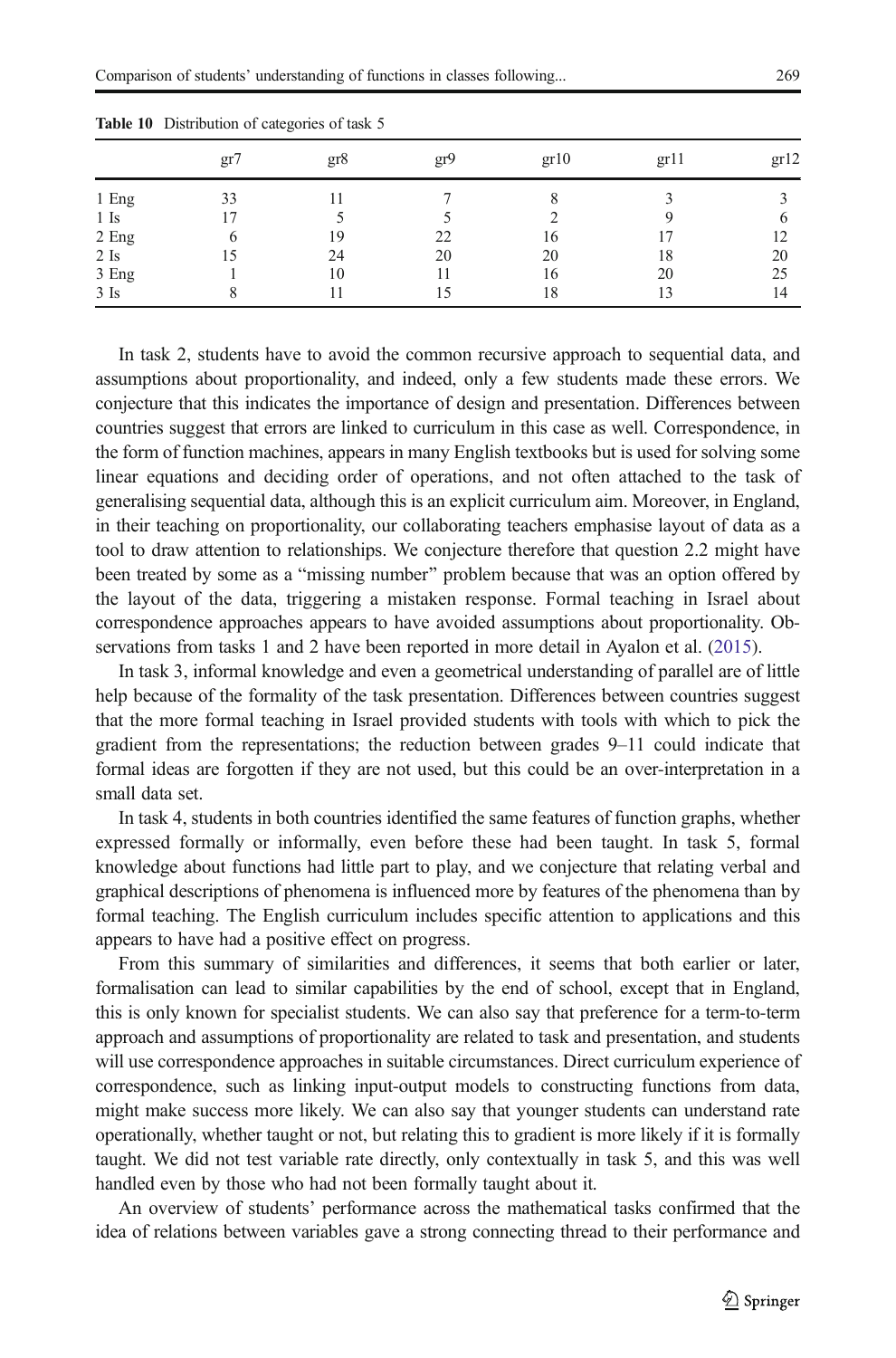progress (Ayalon et al., [2016a,](#page-16-0) [b](#page-16-0)), and that this idea has both informal and formal impacts on students' learning and performance on our tasks. Israeli students tended towards formal and correspondence approaches and English students seemed more likely to intuit about variability, whether correctly or not, using formal understandings later.

To return to our aim of learning more about progression towards functions, we now conjecture that rate and rate of change arise not only through formal mathematics teaching but also through other experiences, such as the elevator in task 1. We can also say that it is possible for students to recognise the important analytical features of graphs of functions, even if they have not yet been taught about those functions, and experience of graphing realistic situations might be the support for this. Formalisation gives language and other symbolic representations that provide access and precision to these ideas, e.g., the use of "gradient", and the ideas themselves can develop in informal and formal ways. It is also possible to improve qualitative understanding of functions and avoid the picture-graph confusion. We also conjecture that a correspondence approach to functions avoids simplistic assumptions about data patterns. Experience of school tasks, and the ways in which they are presented, can have a limiting effect on whether students use covariation or correspondence reasoning (Ayalon et al., [2016b\)](#page-16-0).

#### 6.1 Reflections

We emphasise that the survey was designed with teachers from both countries, who all thought it related to their teaching and their understanding of functions. Our use of a small sample, with known teachers, has allowed us to probe deeply into the students' responses to tasks that teachers believed to be appropriate. We also have the advantage of being embedded in the mathematical classroom cultures of both countries in our work as educators and thus have been able to ask cogent questions about expectations, curriculum order, and the focus of teaching. We also know that the teachers were all strongly guided by their sanctioned curriculum. We know that any differences in students' performance on the task are not because of teacher knowledge expectations about students' capacity to learn. We deduce that they are also not about any underlying cognitive capabilities, since the students had similar background achievement in relation to their own countries and cohorts. A match between different student performance and the different curriculum foci is noticeable throughout, but eventually, performance on all these tasks is similar among older students in both countries, suggesting two different but converging curriculum trajectories towards success in these five tasks, a more formal trajectory in Israel and a more informal trajectory in England. However, it does not make predictions about their preparedness for future work with functions (see Ayalon et al., [2017\)](#page-16-0).

In the course of our research with this small sample, we have found small-scale contradictions to some well-reported claims, such as picture-graph confusion, an assumption of proportionality, and a tendency to term-to-term reasoning. These, therefore, are not "givens" about student cognition but constructed, or not, by curriculum and pedagogy.

Most importantly, we do not suggest that one curriculum route is "better" than another but that different curricula can shape different conceptualisation of functions. Within that overall shaping, task design matters since different tasks draw differently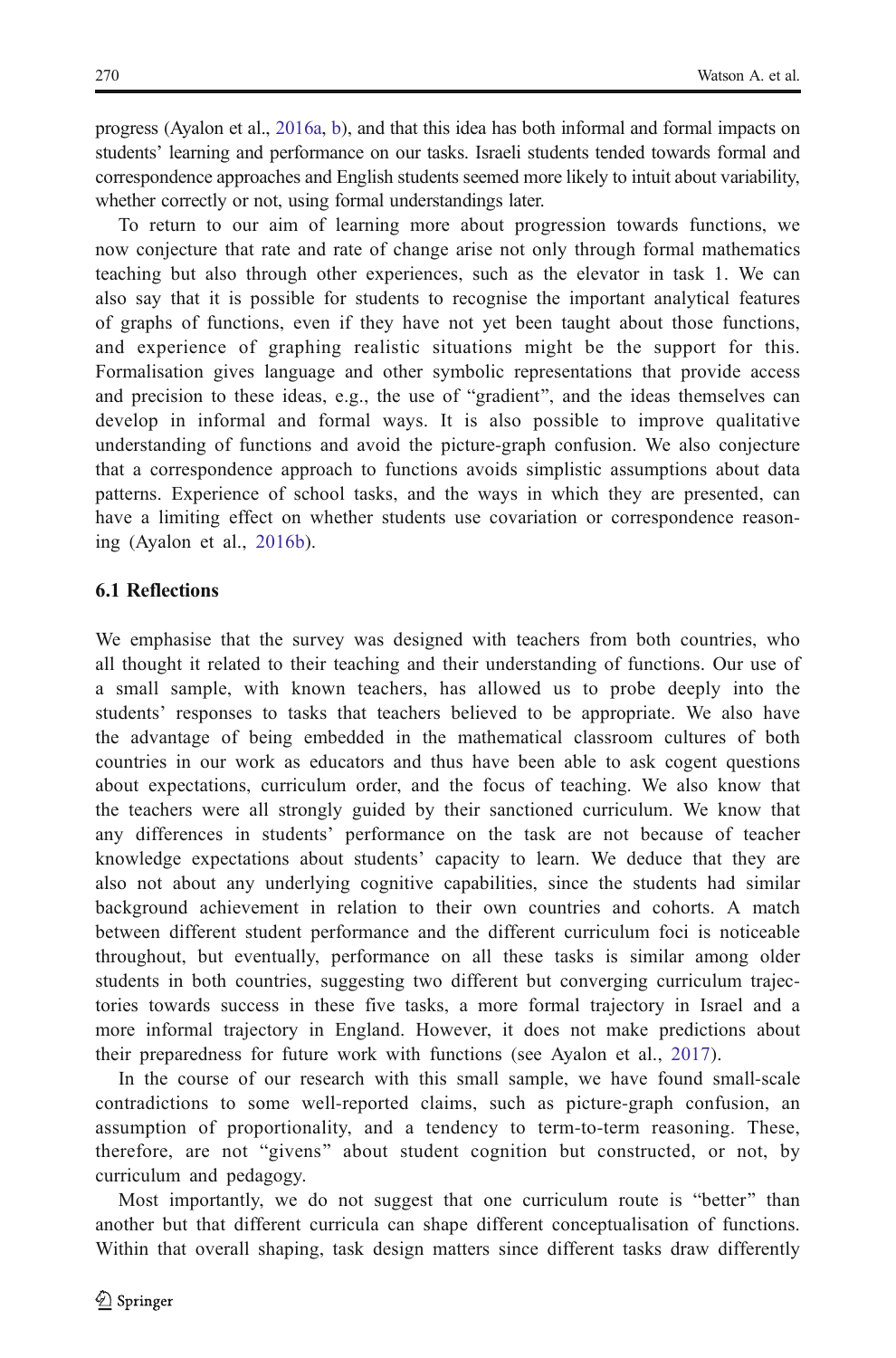<span id="page-16-0"></span>on mixtures of formal and informal knowledge, and pedagogic approaches matter because they generate familiarity with certain formats and task types and unfamiliarity with others.

#### **References**

- Ainley, J., & Pratt, D. (2005). The significance of task design in mathematics education: Examples from proportional reasoning. In H. L. Chick & J. L. Vincent (Eds.), *Proceedings of the 29th annual conference of* the International Group for the Psychology of Mathematics Education (Vol. 1, pp. 93–122). Melbourne: PME.
- Ayalon, M., Watson, A., & Lerman, S. (2015). Functions represented as linear sequential data: Relationships between presentation and student responses. Educational Studies in Mathematics, 90, 321–339.
- Ayalon, M., Watson, A., & Lerman, S. (2016a). Progression towards functions: Students' performance on three tasks about variables from grades 7 to 12. International Journal of Science and Mathematics Education, 14, 1153–1173.
- Ayalon, M., Watson, A., & Lerman, S. (2016b). Reasoning about variables in 11 to 18 year olds: Informal, schooled and formal expression in learning about functions. Mathematics Education Research Journal, 28, 379–404.
- Ayalon, M., Watson, A., & Lerman, S. (2017). Students' conceptualizations of function. Research in Mathematics Education, 19(1), 1–19.
- Blanton, M. L., & Kaput, J. J. (2011). Functional thinking as a route into algebra in the elementary grades. In J. Cai & E. Knuth (Eds.), Early algebraization: A global dialogue from multiple perspectives (pp. 5–23). Berlin: Springer.
- Carlson, M., & Oehrtman, M. (2005). Key aspects of knowing and learning the concept of function. Research Sampler Series, 9, The Mathematical Association of America Notes Online. Retrieved August 15, 2017, from [http://www.maa.org/t\\_and\\_l/sampler/rs\\_9.html](http://www.maa.org/t_and_l/sampler/rs_9.html)
- Clement, J. (1985). Misconceptions in graphing. In L. Streefland (Ed.), Proceedings of the 9th annual conference of the International Group for the Psychology of Mathematics Education (Vol. 1, pp. 369–375). Noordwijkerhout: PME.
- Confrey, J., & Smith, E. (1994). Exponential functions, rates of change, and the multiplicative unit. Educational Studies in Mathematics, 26, 135–164.
- Confrey, J., & Smith, E. (1995). Splitting, covariation, and their role in the development of exponential functions. Journal for Research in Mathematics Education, 26(1), 66–86.
- Daniels, H. (Ed.). (1993). Charting the agenda: Educational activity after Vygotsky. London: Routledge.
- Dreyfus, T., & Eisenberg, T. (1983). The function concept in college students: Linearity smoothness and periodicity. Focus on Learning Problems in Mathematics, 5(3), 119–132.
- Dubinsky, E., & Harel, G. (1992). The nature of the process conception of function. In E. Dubinsky & G. Harel (Eds.), The concept of function. Aspects of epistemology and pedagogy (pp. 85–106). Washington, DC: The Mathematical Association of America.
- Gravemeijer, K., & Doorman, M. (1999). Context problems in realistic mathematics education: A calculus course as an example. Educational Studies in Mathematics, 39, 111–129.
- Janvier, C. (1981). Use of situations in mathematics education. *Educational Studies in Mathematics*, 12, 113– 122.
- Karplus, R. (1978). Intellectual development beyond elementary school IX: Functionality, a survey (Advancing education through science oriented programs, report ID-51). Berkeley: University of California.
- Leinhardt, G., Zaslavsky, O., & Stein, M. S. (1990). Functions, graphs and graphing: Tasks, learning, and teaching. Review of Educational Research, 1, 1–64.
- Lerman, S. (2001). Accounting for accounts of learning mathematics: Reading the ZPD in videos and transcripts. In D. Clarke (Ed.), Perspectives on practice and meaning in mathematics and science classrooms (pp. 53– 74). Dordrecht: Kluwer.
- Ministry of Education. (2009). *Mathematics curriculum for grades* 7–9. Retrieved (in Hebrew) from [http://meyda.education.gov.il/files/Tochniyot\\_Limudim/Math/Hatab/Mavo.doc](http://meyda.education.gov.il/files/Tochniyot_Limudim/Math/Hatab/Mavo.doc)
- Monk, G. S. (1994). Students' understanding of functions in calculus courses. Humanistic Mathematics Network Journal, 1(9), 7.
- Qualifications and Curriculum Authority [QCA]. (2007). The national curriculum: Statutory requirements for key stages 3 and 4. Retrieved from <http://webarchive.nationalarchives.gov.uk/20110215115220>
- Radford, L. (2008). Iconicity and contraction: A semiotic investigation of forms of algebraic generalizations of patterns in different contexts. ZDM – The International Journal on Mathematics Education, 40, 88–96.